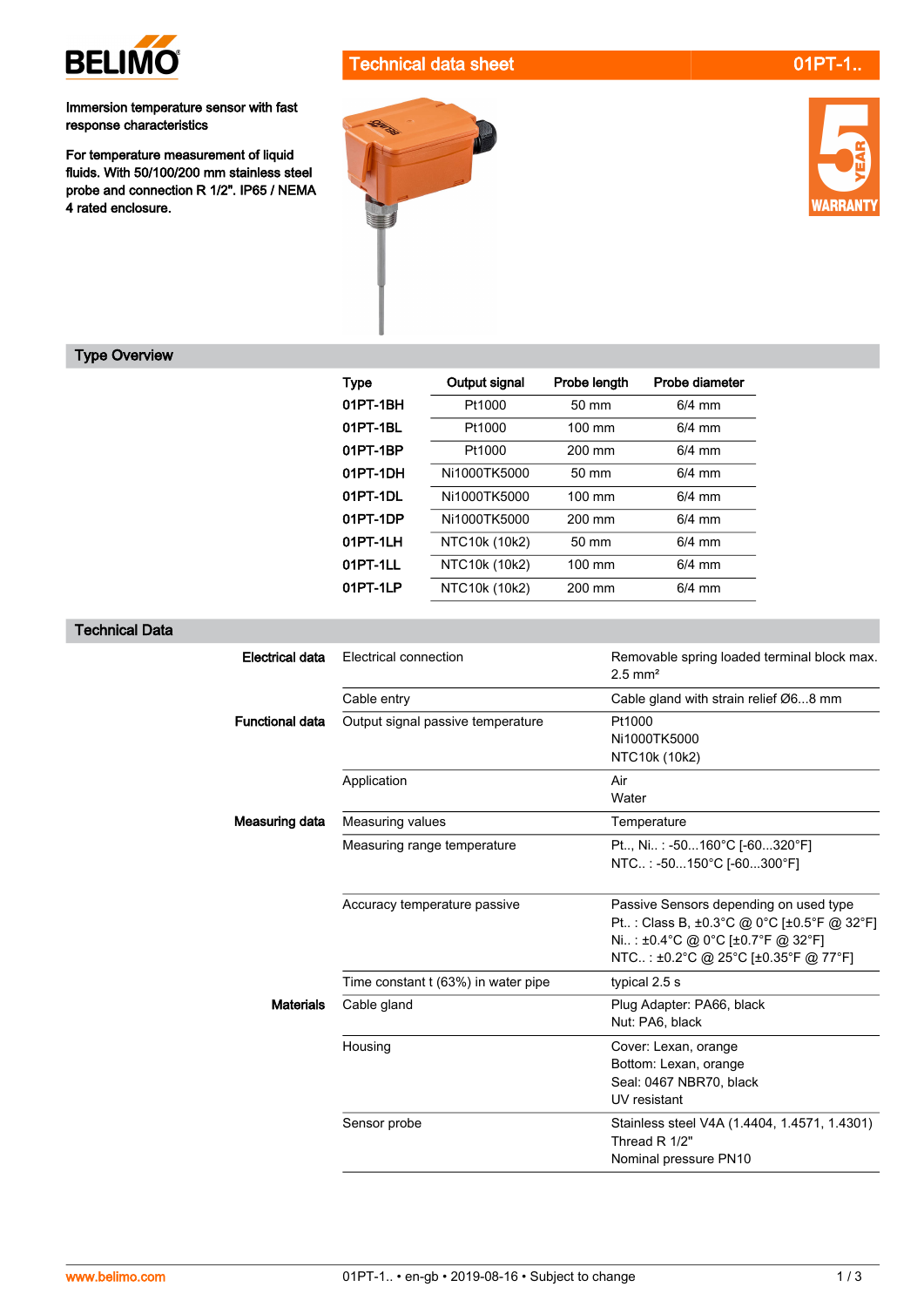

**Technical data sheet 01PT-1...** 01PT-1..

| Safety data                        | Ambient humidity                                                                                                                                  | Max. 95% r.H., non-condensing                                                                                                                                                                                                                                                                                                                                                                                                                                                                                                                                                                                                                                 |
|------------------------------------|---------------------------------------------------------------------------------------------------------------------------------------------------|---------------------------------------------------------------------------------------------------------------------------------------------------------------------------------------------------------------------------------------------------------------------------------------------------------------------------------------------------------------------------------------------------------------------------------------------------------------------------------------------------------------------------------------------------------------------------------------------------------------------------------------------------------------|
|                                    | Ambient temperature                                                                                                                               | $-3550^{\circ}$ C [-30120 $^{\circ}$ F]                                                                                                                                                                                                                                                                                                                                                                                                                                                                                                                                                                                                                       |
|                                    | Fluid temperature                                                                                                                                 | Pt, Ni: -50160°C [-60320°F]<br>NTC: -50150°C [-60300°F]                                                                                                                                                                                                                                                                                                                                                                                                                                                                                                                                                                                                       |
|                                    | Housing surface temperature                                                                                                                       | Max. 90°C [195°F]                                                                                                                                                                                                                                                                                                                                                                                                                                                                                                                                                                                                                                             |
|                                    | Protection class IEC/EN                                                                                                                           | III Safety Extra-Low Voltage (SELV)                                                                                                                                                                                                                                                                                                                                                                                                                                                                                                                                                                                                                           |
|                                    | Protection class UL                                                                                                                               | UL Class 2 Supply                                                                                                                                                                                                                                                                                                                                                                                                                                                                                                                                                                                                                                             |
|                                    | <b>EU Conformity</b>                                                                                                                              | <b>CE Marking</b>                                                                                                                                                                                                                                                                                                                                                                                                                                                                                                                                                                                                                                             |
|                                    | Certification IEC/EN                                                                                                                              | IEC/EN 60730-1                                                                                                                                                                                                                                                                                                                                                                                                                                                                                                                                                                                                                                                |
|                                    | Certification UL                                                                                                                                  | cULus acc. to UL60730-1A/-2-9, CAN/CSA<br>E60730-1:02/-2-9                                                                                                                                                                                                                                                                                                                                                                                                                                                                                                                                                                                                    |
|                                    | Degree of protection IEC/EN                                                                                                                       | IP <sub>65</sub>                                                                                                                                                                                                                                                                                                                                                                                                                                                                                                                                                                                                                                              |
|                                    | <b>Quality Standard</b>                                                                                                                           | <b>ISO 9001</b>                                                                                                                                                                                                                                                                                                                                                                                                                                                                                                                                                                                                                                               |
|                                    |                                                                                                                                                   |                                                                                                                                                                                                                                                                                                                                                                                                                                                                                                                                                                                                                                                               |
| Safety notes                       |                                                                                                                                                   |                                                                                                                                                                                                                                                                                                                                                                                                                                                                                                                                                                                                                                                               |
|                                    | that in case of a failure may threaten humans, animals or assets.<br>equipment.<br>installation regulations must be complied during installation. | This device has been designed for use in stationary heating, ventilation and air-conditioning<br>systems and must not be used outside the specified field of application. Unauthorised<br>modifications are prohibited. The product must not be used in relation with any equipment<br>Ensure all power is disconnected before installing. Do not connect to live/operating<br>Only authorised specialists may carry out installation. All applicable legal or institutional<br>The device contains electrical and electronic components and must not be disposed of as<br>household refuse. All locally valid regulations and requirements must be observed. |
|                                    |                                                                                                                                                   |                                                                                                                                                                                                                                                                                                                                                                                                                                                                                                                                                                                                                                                               |
| <b>Remarks</b>                     |                                                                                                                                                   |                                                                                                                                                                                                                                                                                                                                                                                                                                                                                                                                                                                                                                                               |
| General remarks concerning sensors | measurement accuracy, so it should not exceed 1 mA.                                                                                               | Due to self-heating with 2 wire passive sensors, the supply wire current affects the                                                                                                                                                                                                                                                                                                                                                                                                                                                                                                                                                                          |
|                                    |                                                                                                                                                   | When using lengthy connecting cables (depending on the cross section used), the cable<br>resistance must be taken into account. The lower the impedance of the sensor used, the<br>greater the effect of the line resistance on the measurement, because it generates an offset.                                                                                                                                                                                                                                                                                                                                                                              |
| <b>Accessories</b>                 |                                                                                                                                                   |                                                                                                                                                                                                                                                                                                                                                                                                                                                                                                                                                                                                                                                               |
| Optional accessories               | <b>Description</b>                                                                                                                                | <b>Type</b>                                                                                                                                                                                                                                                                                                                                                                                                                                                                                                                                                                                                                                                   |
|                                    | Connection adapter, M20, for cable 1 x 6 mm, Multipack 10 pcs.                                                                                    | A-22G-A01.1                                                                                                                                                                                                                                                                                                                                                                                                                                                                                                                                                                                                                                                   |
| Wiring diagram                     |                                                                                                                                                   |                                                                                                                                                                                                                                                                                                                                                                                                                                                                                                                                                                                                                                                               |
|                                    |                                                                                                                                                   |                                                                                                                                                                                                                                                                                                                                                                                                                                                                                                                                                                                                                                                               |
|                                    |                                                                                                                                                   | S                                                                                                                                                                                                                                                                                                                                                                                                                                                                                                                                                                                                                                                             |
|                                    |                                                                                                                                                   |                                                                                                                                                                                                                                                                                                                                                                                                                                                                                                                                                                                                                                                               |

 $\bigcirc$ 

55